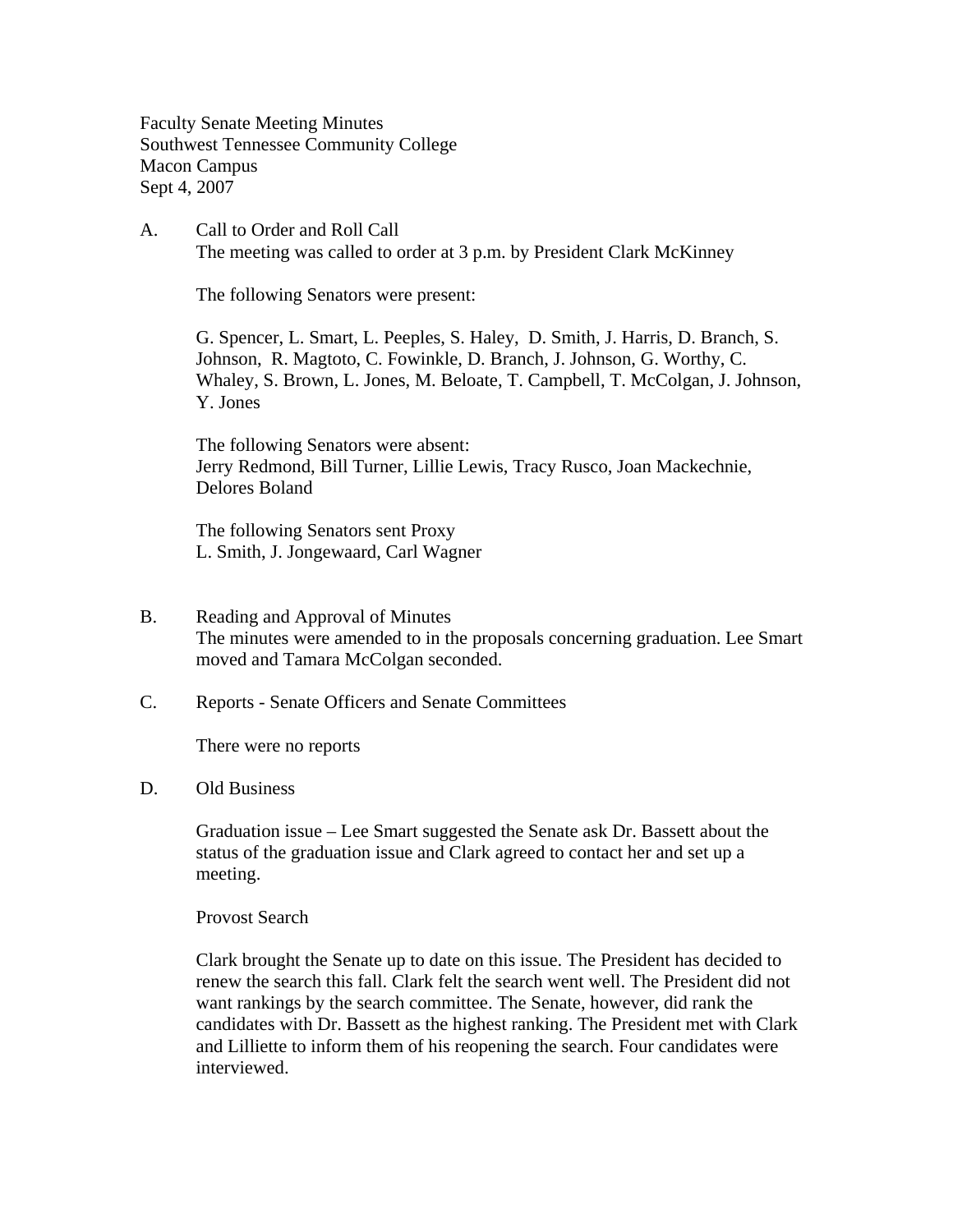Clark handed out a memo by John Kendall requesting the President reconsider Dr. Bassett for the position. Clark asked the Senate for a recommendation on this issue. A discussion ensued and Clark summarized the search process and explained the Senate position on the vote.

Haley moved the Senate ask the President to reconsider his decision and reopen the search and that the Senate expressed support for Dr. Bassett for this position.

The resolution was seconded by Lee Smart and passed 13 -1 -1.

E. New Business

Agenda items for the Senate meetings

Clark requested we revise our agenda items to include:

- 1. Items we should vote on
- 2. Discussion items
- 3. Information sharing items with no vote required

Yvonne Jones raised the question of how to put an individual on the agenda. Clark said to take it through the SEC.

Leslie Peoples asked about making sure committee members attend meetings. Clark said the SEC will hold committees more accountable and require minutes and roll call.

Yvonne Jones thanked those who helped on the teaching awards. Lee Smart suggested creating another ad hoc committee right away and Clark said he would report back on this at the next meeting.

Lee Smart suggested looking at the registration process and Clark said we will ask Dr. Tosh to attend our November meeting.

## G. Adjournment

The meeting was adjourned at 4:00

\*Senate Sharepoint Web Site: http://internal.southwest.tn.edu/fac-senate/

2006-2007 Senate President: Clark McKinney cmckinney 4574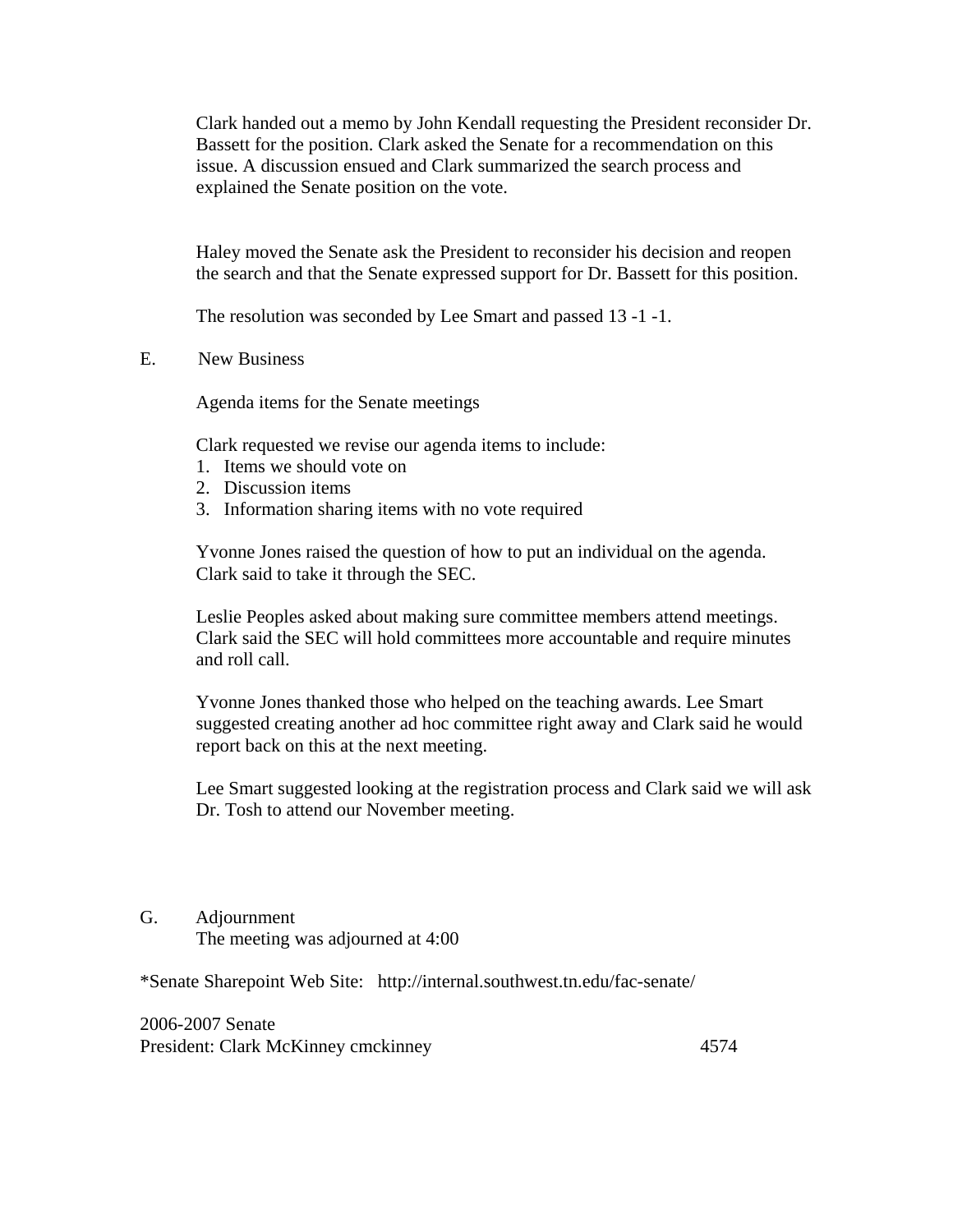Division Senators: Division Senators of Liberal Studies and Education - Five Seats. (Developmental Studies, Education, Fine Arts/Language and Literature, Social and Behavioral Science/Criminal Justice)

| Jane Harris (2 yrs)    | maharris    | Fine Arts/Lang Lit             | 4246 |
|------------------------|-------------|--------------------------------|------|
| Doug Branch 2yrs)      | dbranch     | Fine Arts/Lang. and Lit.       | 4483 |
| Lilliette Smith (2yrs) | ljsmith     | Social Behav. Sci./Crim. Just. | 4125 |
| Jim Jongewaard (1yr)   | jjongewaard | Education                      | 5833 |
| Stacey Johnson (1yr)   | smjohnson4  | Fine Arts/Lang. and Lit.       | 4602 |

Division Senators of Business, Career Studies and Technology - Five Seats. (Accountacy/Office Adm./Career Studies, Business Adm. and Paralegal Studies, Information Tech/Graphic Arts, Engineering Tech., Industrial and Environ. Tech.)

| Jerry Redmond (2yrs)            |               | jredmond Information Tech., Graph. Arts. | 4410 |
|---------------------------------|---------------|------------------------------------------|------|
| Gary Spencer (2yrs)             |               | gspencer Engineering Tech.               | 4404 |
| Lee Smart $(1yr)$               | <i>lsmart</i> | Accountancy/ Office Adm                  | 5076 |
| Clemetee Whaley (2 yrs) cwhaley |               | Information Tech – Prog                  | 4516 |
| Gloria Worthy (1yr)             | gworthy       | Acountancy/Office Adm                    | 4409 |

Division Senators of Math, Natural Sciences, & Health Sciences - Four Seats. (Nursing, Mathematics, Natural Sciences, Allied Health)

| Bill Turner (2yrs)         | wturner | <b>Mathematics</b>      | 6023 |
|----------------------------|---------|-------------------------|------|
| Doug Smith (1yr)           | dsmith  | <b>Natural Sciences</b> | 4128 |
| Shirley Brown (1yr)        | sbrown  | Nursing                 | 5425 |
| Tracy Rusco (2 yrs) trusco |         | <b>Natural Sciences</b> | 6094 |

Department Senators:

Division: Business, Career Studies & Tech.

Departments:

- a. Business Administration/Accountancy and Paralegal Studies
- b. Office Administration/Information Technologies and Hospitality Mgt.
- c. Engineering Technologies
- d. Industrial & Environmental Technologies

| Leslie Peeples (2yrs) lpeeples |         | Off Adm/Info Tech & Hosp. Mgt. | 4006 |
|--------------------------------|---------|--------------------------------|------|
| Lillie Lewis (2yrs)            | llewis. | Accountancy                    | 4547 |
| Lisa Jones $(2yrs)$            | lgiones | Engineering Tech.              | 4983 |
| Carl Wagner (2yrs)             | cwagner | Industrial and Environ. Tech.  | 4160 |